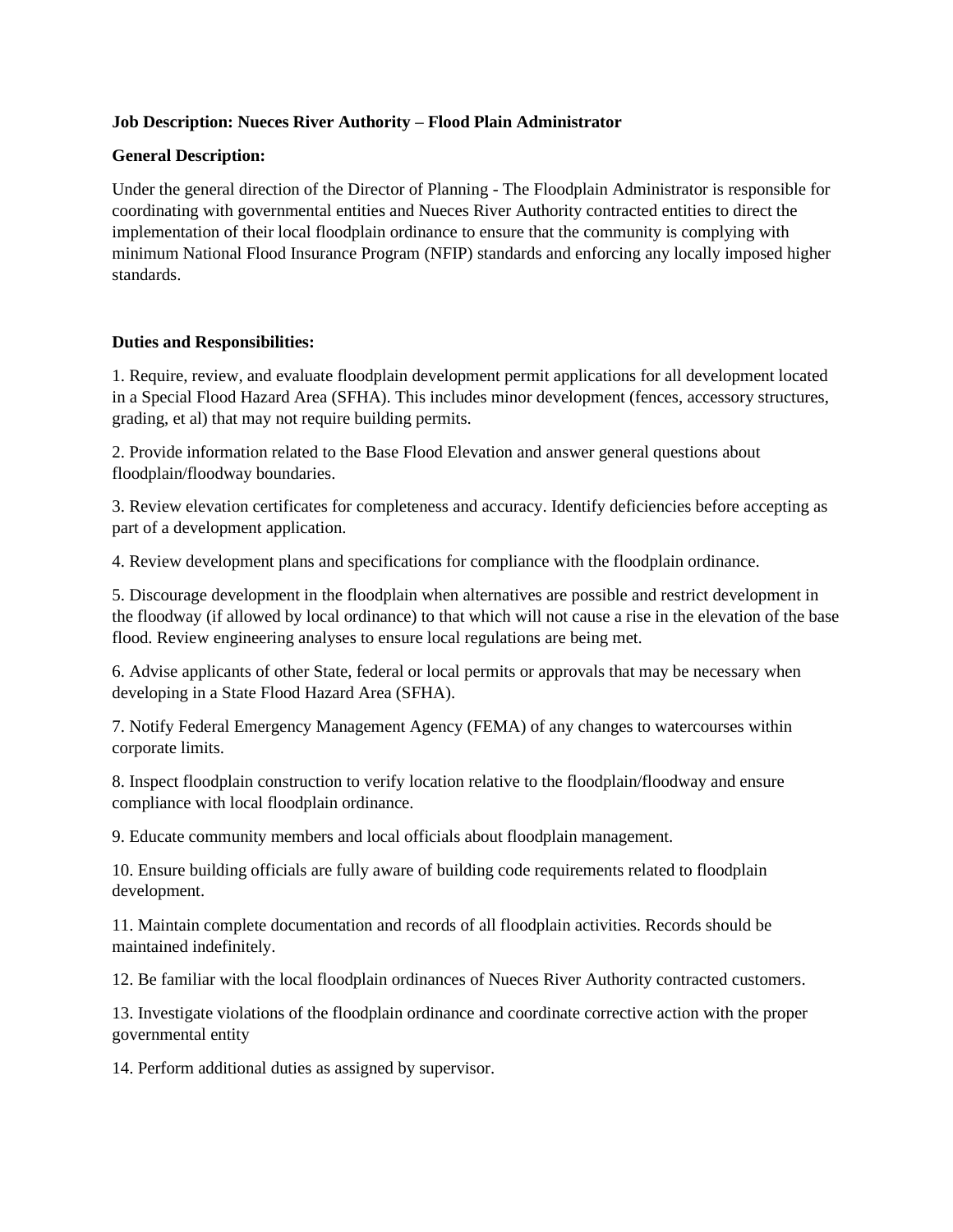### **Minimum Qualifications:**

To perform this job successfully, an individual must be able to perform each essential duty satisfactorily. The requirements listed below are representative of the knowledge, skill, and/or ability required. Reasonable accommodations may be made to enable individuals with disabilities to perform the essential functions. Must have a Texas Class "C" divers license and a driving record acceptable to the Authority.

# **Knowledge of:**

- Principles and practices of Floodplain Management.
- Personal Computer and software skills, including Microsoft Office, ArcGIS;
- Professional Customer Service skills:
- Proper English usage, spelling, grammar and punctuation;
- Standard office policies, procedures, and equipment;
- FEMA policies and procedures.

## **Ability to:**

- Apply knowledge and training as a Certified Floodplain Manager to review tasks as related to development and subdivision applications;
- Manage staff to ensure timely, quality and coordinated work activities; Perform multiple tasks simultaneously in a timely manner;
- Record, and disseminate accurate information from telephone conversations and personal contact;
- Communicate clearly and concisely, both verbally and in writing;
- Understand and follow verbal and written instructions;
- Complete routine business correspondence;
- Effectively speak to small audiences to convey information;
- Properly interpret, understand, and make decisions in accordance with laws, regulations and policies;
- Conduct business with the public in a professional, courteous manner;
- Function independently, exercise good judgment, manage multiple projects, and meet deadlines;
- Establish and maintain effective working relationships with those contacted in the course of the job;
- Demonstrate personal communication skills including effective telephone skills and public speaking;
- Operate equipment required to perform essential job functions;
- Work independently in the absence of supervision;
- Work in a safety-conscious environment and to follow and promote good safety practices;
- Handle exposure to potentially hostile individuals;
- Maintain confidentiality of information encountered in work activities at all times.

#### **Physical Demands:**

The physical demands described here are representative of those that must be met by an employee to successfully perform the essential duties of this job. Reasonable accommodations may be made to enable individuals with disabilities to perform the essential functions.

• Maintain effective audio-visual discrimination and perception needed for: